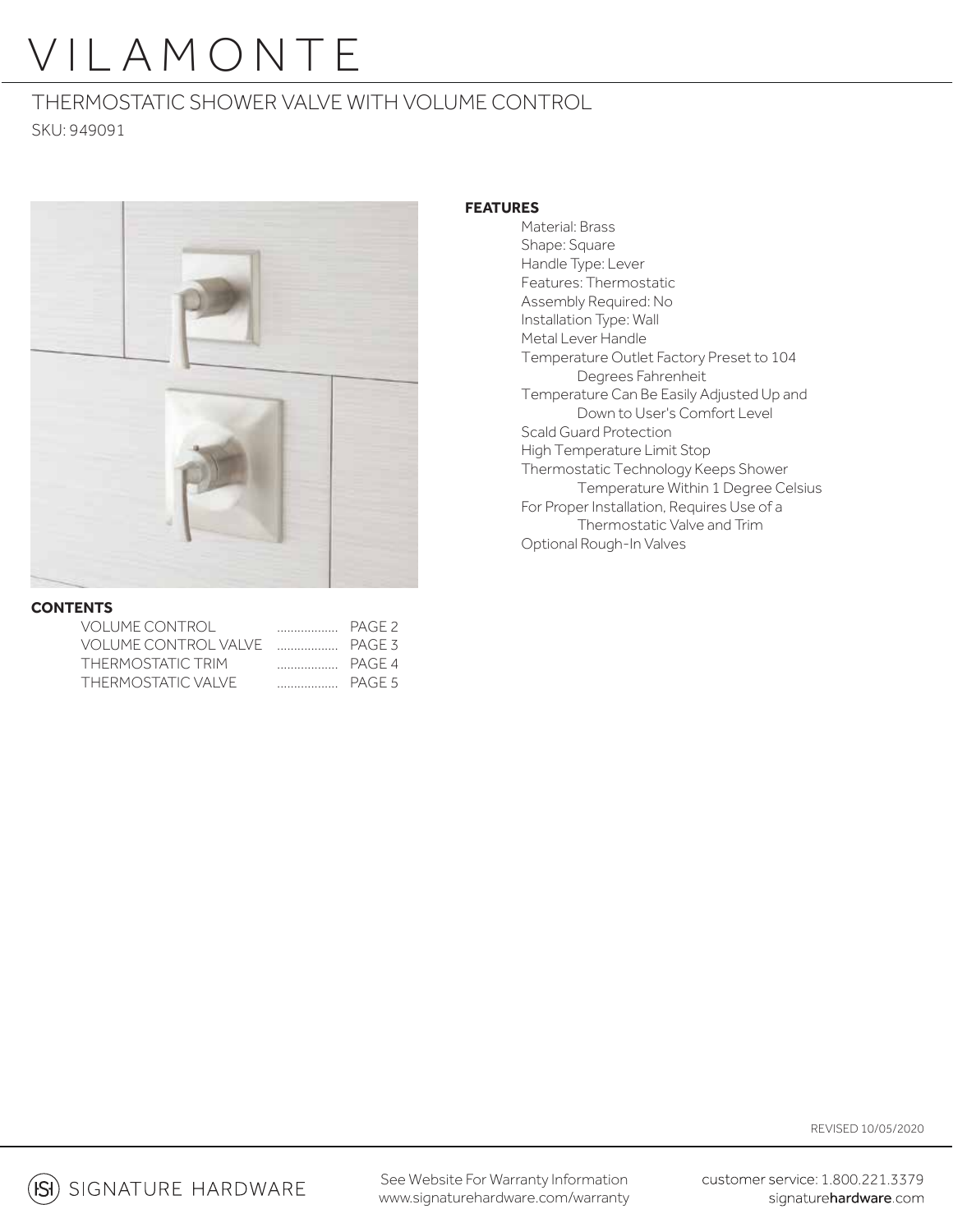VOLUME CONTROL SKU: 949091





#### **FEATURES**

Width: 4-3/8" Height: 4-3/8" Depth: 3-3/8" Wall Thickness Range: 1" to 1-3/4"

#### **CODES/STANDARDS**

cUPC ASME A112.18.1/CSA B125.1 ICC/ANSI A117.1 (when installed according to ADA standards) Massachusetts Accepted

#### **PRODUCT IMAGE**





All dimensions and specifications are nominal and may vary. Use actual products for accuracy in critical situations.

PAGE 2 Code: SHVL9007

**(Si**) SIGNATURE HARDWARE

See Website For Warranty Information www.signaturehardware.com/warranty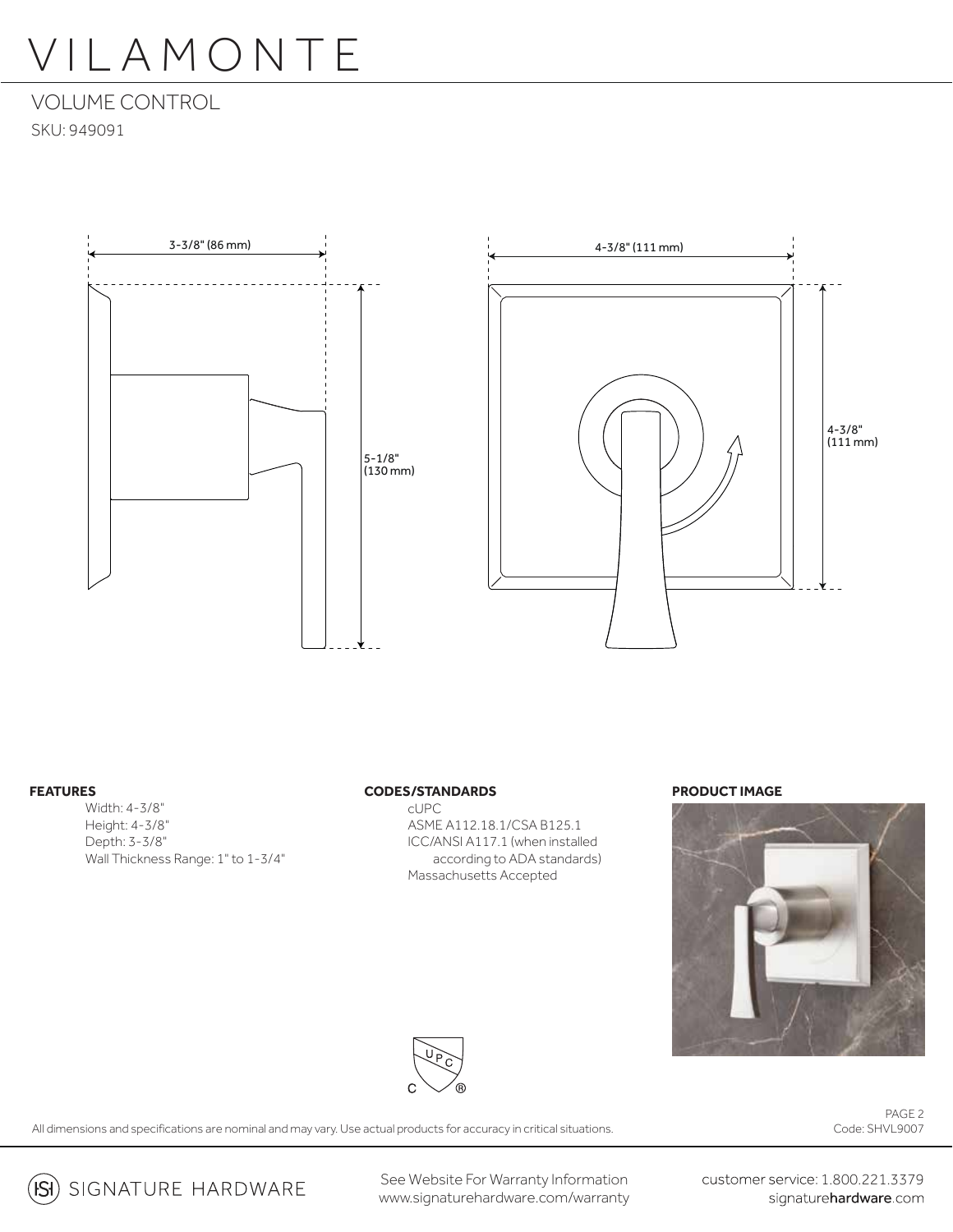OPTIONAL VOLUME CONTROL VALVE WITH 1/2" -OR- 3/4" CONNECTION

SKU: 949091



#### **FEATURES**

 Brass Valve Body Ceramic Cartridge Recommended Valve Installation Depth 1-5/8" to 2-3/8"

#### **CODES/STANDARDS**

cUPC ASME A112.18.1/CSA B125.1 Massachusetts Accepted

**PRODUCT IMAGE**





All dimensions and specifications are nominal and may vary. Use actual products for accuracy in critical situations.

PAGE 3 Code: SH6020, SH6040

SIGNATURE HARDWARE  $\mathsf{ISI})$ 

See Website For Warranty Information www.signaturehardware.com/warranty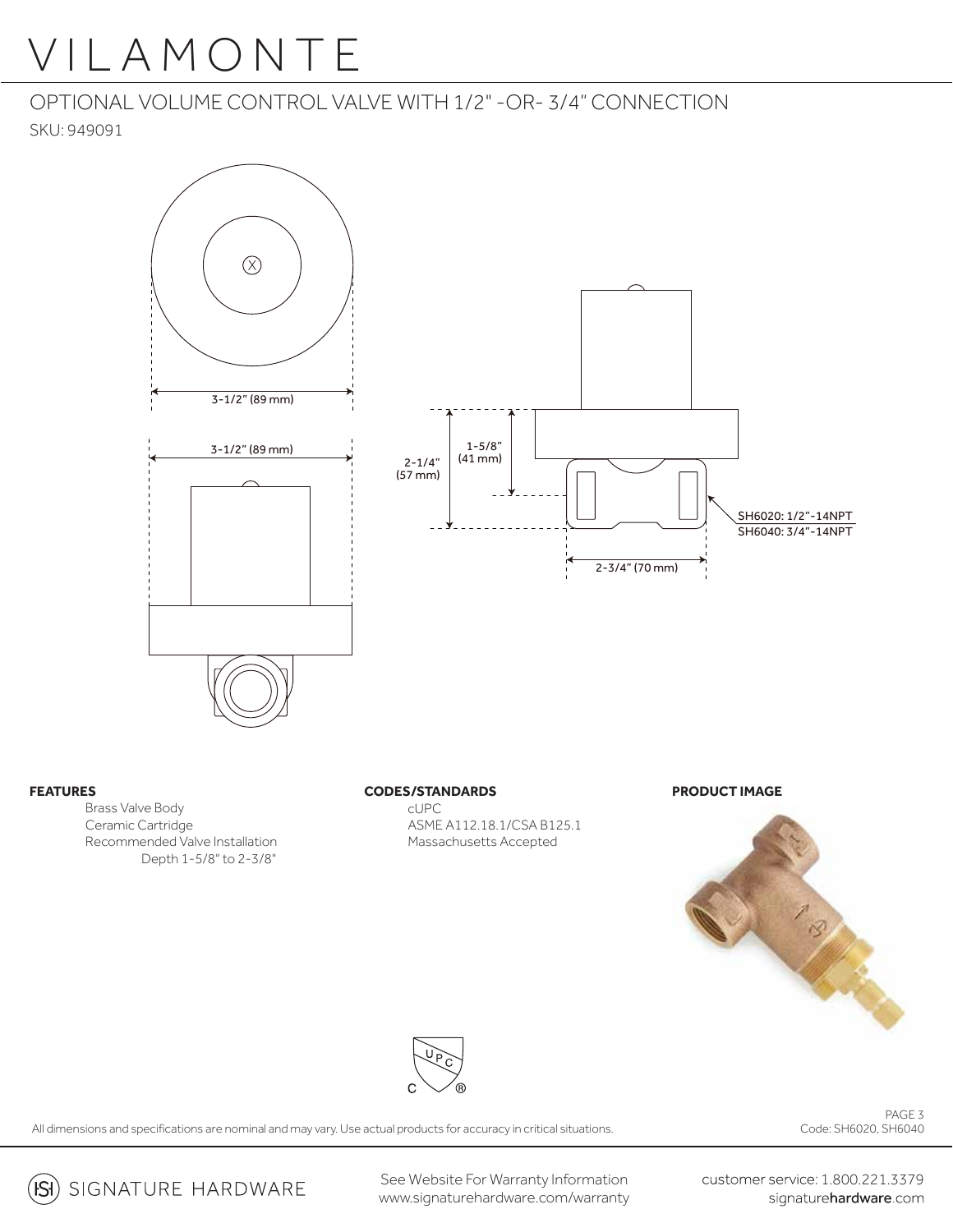THERMOSTATIC TRIM SKU: 949091





#### **FEATURES**

Width: 6-5/8" Height: 6-5/8" Depth: 3-1/2" Wall Thickness Range: 1" to 1-3/4"

#### **CODES/STANDARDS**

cUPC ASME A112.18.1/CSA B125.1 ADA compliant (when installed according to ADA standards) Massachusetts Accepted

#### **PRODUCT IMAGE**





All dimensions and specifications are nominal and may vary. Use actual products for accuracy in critical situations.

PAGE 4 Code: SHVL9009

(B) SIGNATURE HARDWARE

See Website For Warranty Information www.signaturehardware.com/warranty